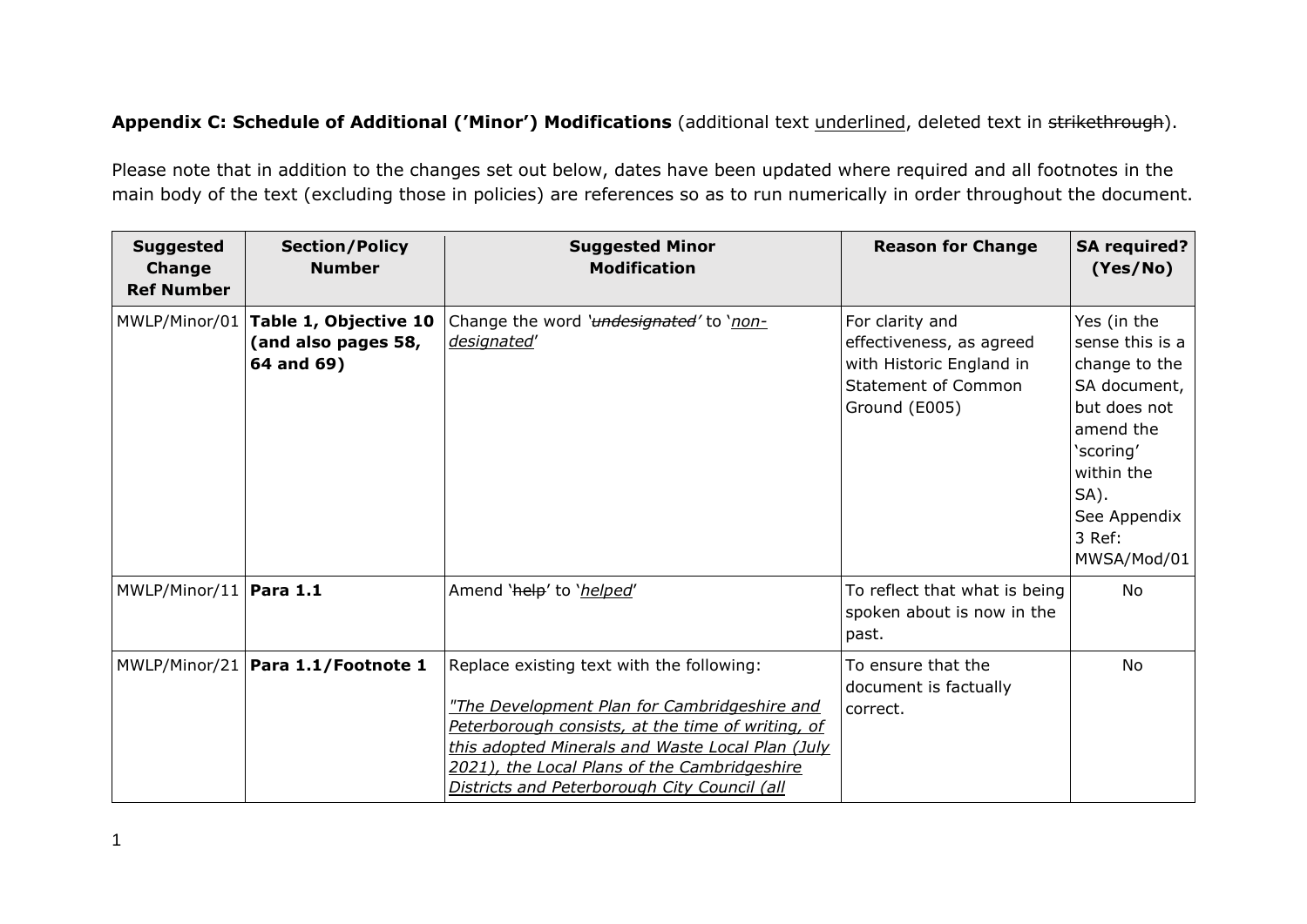|                          |                                           | various dates), and any adopted Neighbourhood<br>Plans or Neighbourhood Development Orders<br>across the plan area"                                                                                                                                                                                                                                                                                                                                                                                                                                                                                                                                                                                                                                      |                                                                                                                |           |
|--------------------------|-------------------------------------------|----------------------------------------------------------------------------------------------------------------------------------------------------------------------------------------------------------------------------------------------------------------------------------------------------------------------------------------------------------------------------------------------------------------------------------------------------------------------------------------------------------------------------------------------------------------------------------------------------------------------------------------------------------------------------------------------------------------------------------------------------------|----------------------------------------------------------------------------------------------------------------|-----------|
| MWLP/Minor/12   Para 1.2 |                                           | Delete entire paragraph.                                                                                                                                                                                                                                                                                                                                                                                                                                                                                                                                                                                                                                                                                                                                 | This paragraph was part of<br>the context to the<br>consultation and not<br>required in the adopted<br>plan    | No        |
| MWLP/Minor/13   Para 1.3 |                                           | Make textual changes as follows:<br>It was deemed is necessary to replace the above<br>two documents the Cambridgeshire and<br>Peterborough Minerals and Waste Development<br>Plan Core Strategy (July 2011) and the<br>Cambridgeshire and Peterborough Minerals and<br>Waste Development Plan Site Specific Proposals<br>DPD (February 2012) with this single, and up to<br>date, Cambridgeshire and Peterborough Minerals<br>and Waste Local Plan (July 2021). because<br>without doing so, they will steadily become out<br>of date. Up to date Local Plans are important, so<br>that all parties (landowners, operators, members<br>of the public etc.) are clear what policies will<br>apply in which locations and for what types of<br>proposals. | To ensure that the<br>document context is<br>factually correct.                                                | <b>No</b> |
|                          | MWLP/Minor/14 Para 1.4 - 1.21 and<br>1.24 | Delete all                                                                                                                                                                                                                                                                                                                                                                                                                                                                                                                                                                                                                                                                                                                                               | These paragraphs were part<br>of the context to the<br>consultation and not<br>required in the adopted<br>plan | <b>No</b> |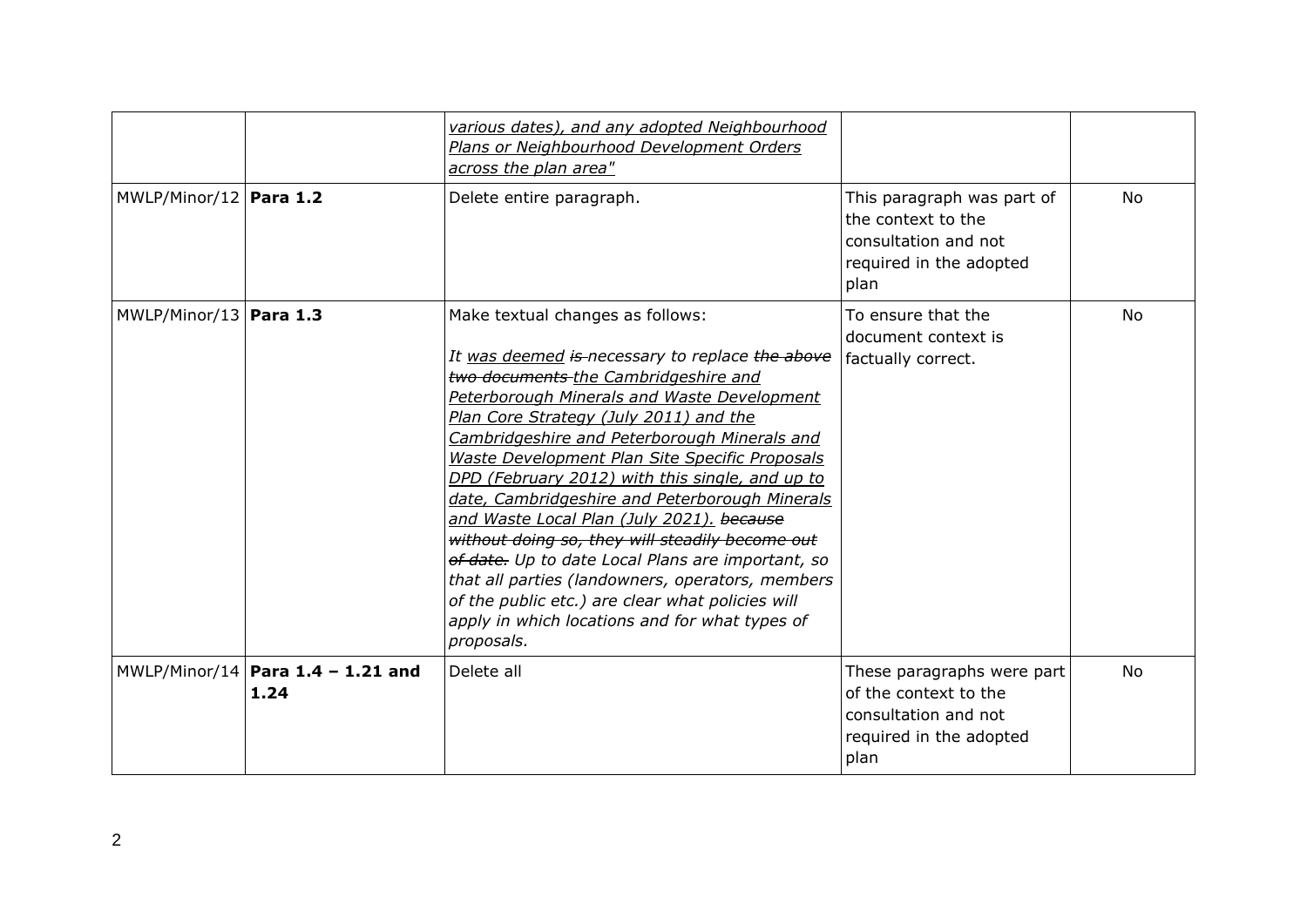| MWLP/Minor/02 Para 3.15   | Make textual change as follows:<br>This Plan follows national planning policy in<br>planning for a steady and adequate supply of<br>sand and gravel and limestone i.e. the main<br>aggregates which occur in the plan area. This<br>includes taking the advice of the East of England<br>Aggregates Working Party (AWP) which, in<br>November 2017, agreed that, in the absence of<br>updated national guidelines on aggregate<br>provision, the methodology contained in the<br>NPPF and NPPG would form the basis of<br>determining aggregate provision for Minerals<br>Plans. | For clarity and<br>effectiveness, to address<br>concern raised by the<br><b>Mineral Products</b><br>Association in their<br>representation CD14:<br><b>MWPS200</b> | <b>No</b> |
|---------------------------|----------------------------------------------------------------------------------------------------------------------------------------------------------------------------------------------------------------------------------------------------------------------------------------------------------------------------------------------------------------------------------------------------------------------------------------------------------------------------------------------------------------------------------------------------------------------------------|--------------------------------------------------------------------------------------------------------------------------------------------------------------------|-----------|
| MWLP/Minor/15   Para 3.21 | Amendments made through MM06, table<br>following new paragraph 3.23.<br>Correct spelling of 'Landwood' to 'Langwood'                                                                                                                                                                                                                                                                                                                                                                                                                                                             | To correct a spelling<br>mistake.                                                                                                                                  | No        |
| MWLP/Minor/03   Para 3.29 | Make textual change to update reference as<br>follows:<br>It is estimated that in 2017, waste arisings<br>within the plan area totalled around 2.782 million<br>tonnes per annum (Mtpa) of various types of<br>waste including municipal, commercial &<br>industrial (C&I), construction, demolition &<br>excavation (CD&E) and hazardous wastes (see<br>Figure 12-below). The majority of this waste was<br>recycled or otherwise recovered, with disposal to<br>landfill (non-hazardous and inert) accounting for<br>around a third.                                           | To ensure accurate<br>references for users of the<br>plan                                                                                                          | No        |
| MWLP/Minor/04   Para 3.33 | To make textual change as follows:                                                                                                                                                                                                                                                                                                                                                                                                                                                                                                                                               | For clarity and accuracy.                                                                                                                                          | No        |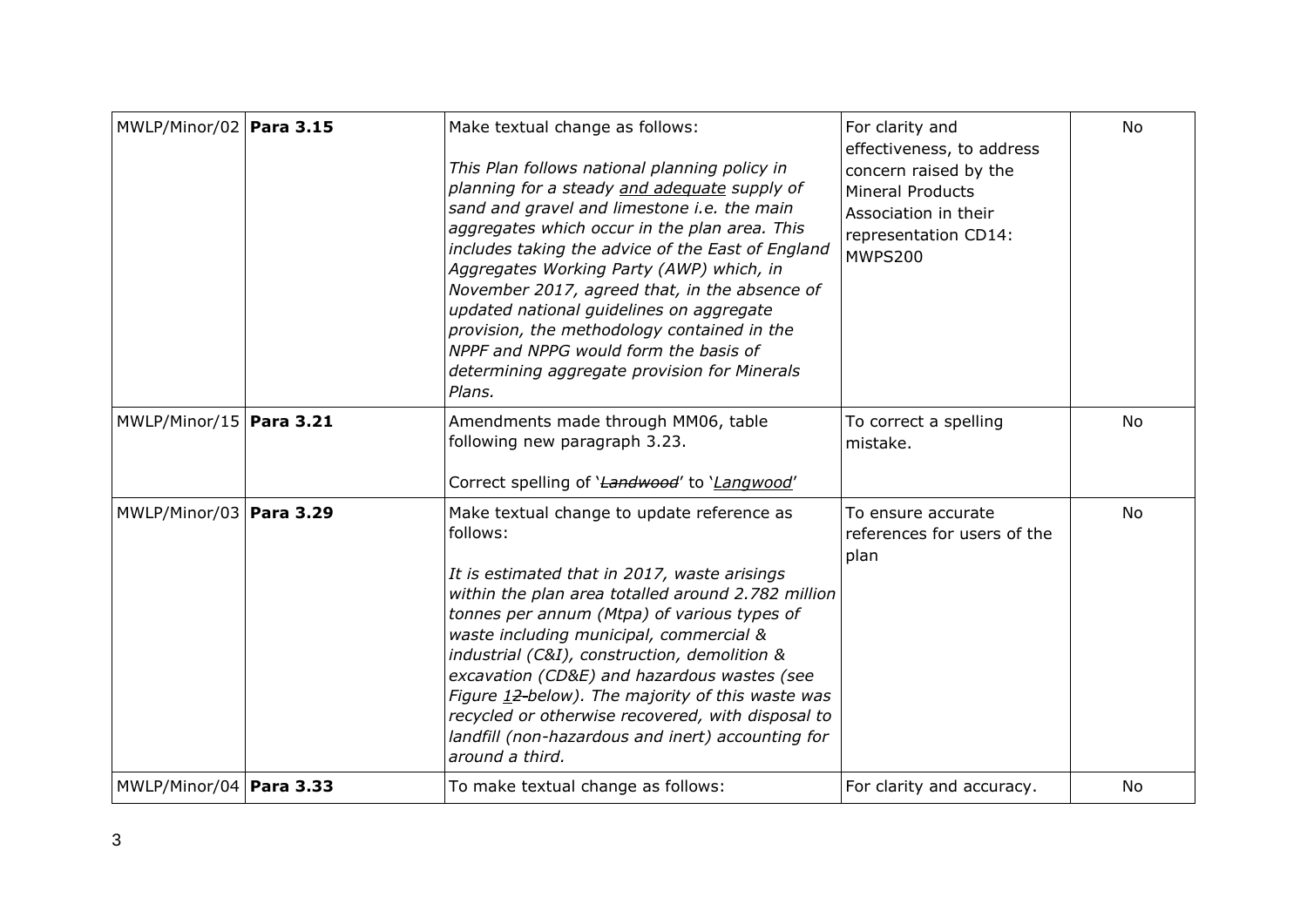|                           | Accordingly, areas which presently have a net<br>export of waste have, or are, moving to a<br>position whereby they deal with more of their<br>own waste. Likewise, areas that historically and<br>presently have a net import of waste (such as<br>the Cambridgeshire-Peterborough plan area)<br>should see such net imports significantly<br>reduced. In providing for waste management<br>facilities the intention, therefore, is for this Local<br>Plan to determine the likely waste arising that<br>will occur, and set out the identified needs of the<br>plan area as a whole in relation to waste<br>management capacity, in order to achieve net<br>self-sufficiency, and at the same time drive<br>waste up the hierarchy. |                                                                                                                             |           |
|---------------------------|---------------------------------------------------------------------------------------------------------------------------------------------------------------------------------------------------------------------------------------------------------------------------------------------------------------------------------------------------------------------------------------------------------------------------------------------------------------------------------------------------------------------------------------------------------------------------------------------------------------------------------------------------------------------------------------------------------------------------------------|-----------------------------------------------------------------------------------------------------------------------------|-----------|
| MWLP/Minor/16   Policy 3  | MM17 replacement first table<br>Under 'Other Recovery' amend row subject to<br>read 'Treatment and energy recovery processes'                                                                                                                                                                                                                                                                                                                                                                                                                                                                                                                                                                                                         | To be consistent with the<br>Waste Needs Assessment,<br>where the table was<br>derived from                                 | <b>No</b> |
| MWLP/Minor/17   Policy 4  | MM22 amend text to read 'Local or<br>Neighbourhood Plan'                                                                                                                                                                                                                                                                                                                                                                                                                                                                                                                                                                                                                                                                              | In the interest of<br>consistency, and to be<br>factually correct                                                           | No        |
| MWLP/Minor/05   Policy 9  | At criterion a., insert an asterisk after the words<br>'proven need*'                                                                                                                                                                                                                                                                                                                                                                                                                                                                                                                                                                                                                                                                 | For clarity and<br>effectiveness, suggested by<br>the Councils to correct an<br>erroneous omission in the<br>Submitted Plan | No        |
| MWLP/Minor/06   Policy 17 | Amend text to criterion g. as follows                                                                                                                                                                                                                                                                                                                                                                                                                                                                                                                                                                                                                                                                                                 | For clarity and<br>effectiveness, as agreed<br>with Historic England in                                                     | <b>No</b> |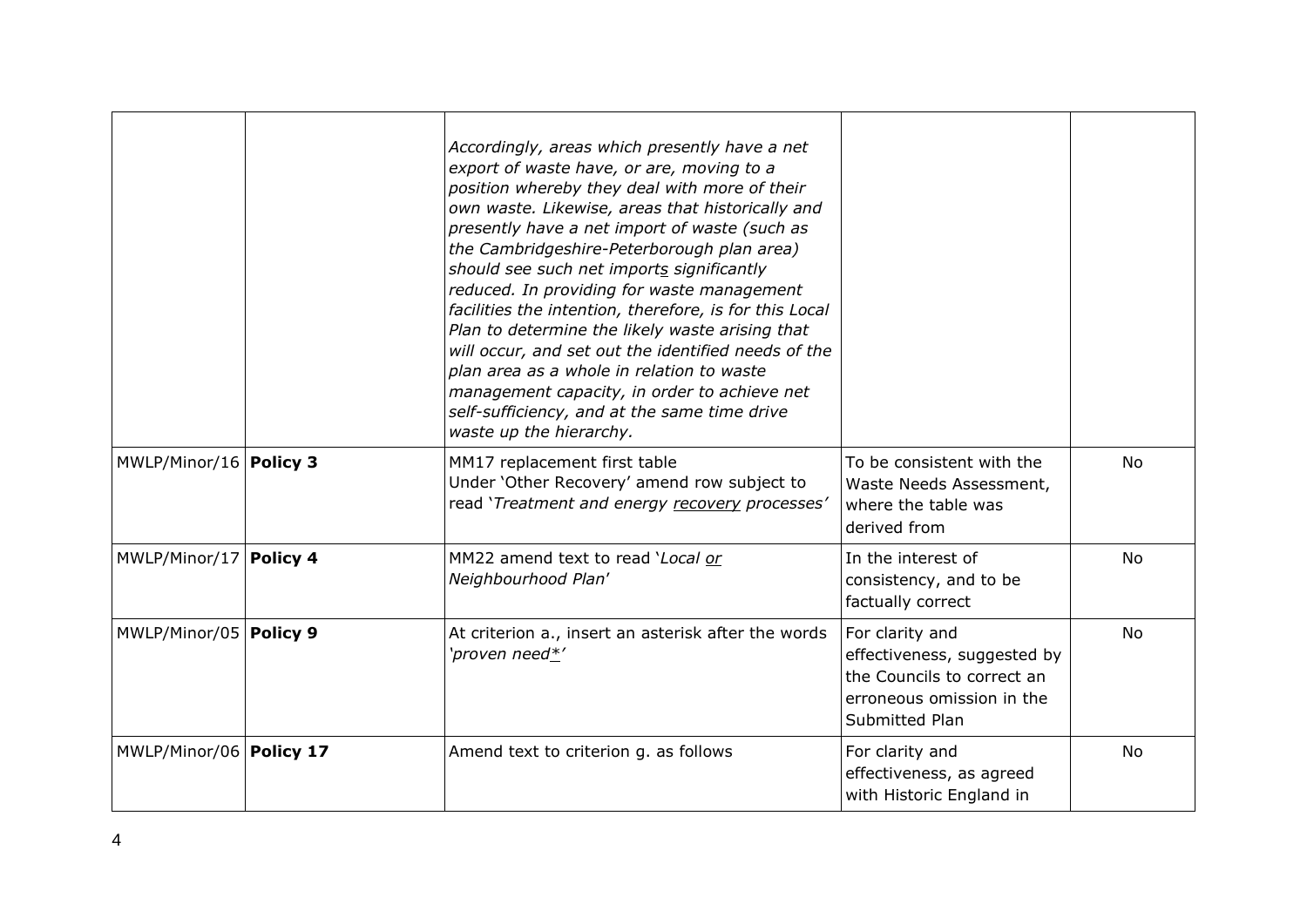|                           |                                                                                                         | g. provide a landscape enhancement scheme<br>which takes account of any relevant landscape<br>character assessments (including any historic<br>landscape assessment characterisation) and<br>which demonstrates that the development can<br>be assimilated into its surroundings and local<br>landscape character; | <b>Statement of Common</b><br>Ground (E005)                                                                            |           |
|---------------------------|---------------------------------------------------------------------------------------------------------|--------------------------------------------------------------------------------------------------------------------------------------------------------------------------------------------------------------------------------------------------------------------------------------------------------------------|------------------------------------------------------------------------------------------------------------------------|-----------|
| MWLP/Minor/18   Para 6.20 |                                                                                                         | MM40 within the new paragraph after 6.20<br>amend text to read 'Sustainable urban Drainage<br>Systems'                                                                                                                                                                                                             | For consistency and to<br>ensure correct terminology<br>is used                                                        | <b>No</b> |
| MWLP/Minor/07             | <b>Appendix 1: Site</b><br>Profiles, M033                                                               | Amend the following bullet point under the<br>heading 'Archaeology and the Historic<br>Environment':<br>The An assessment of the impact of the<br>proposals on the setting and significance of<br>heritage assets within the wider area would also<br>be required.                                                 | For clarity and<br>effectiveness, as agreed<br>with Historic England in<br><b>Statement of Common</b><br>Ground (E005) | <b>No</b> |
|                           | MWLP/Minor/22   Appendix 2, Context/<br><b>Block Fen /</b><br><b>Langwood Fen</b><br><b>Master Plan</b> | Amend the final sentence of the first paragraph<br>to read:<br>The 2011 SPD has been superseded by this<br>guidance based ceases to have any weight on<br>the adoption of thise Local Plan.<br>Delete the final heading and paragraph in this<br>section.                                                          |                                                                                                                        | <b>No</b> |
|                           | <b>4 and 8</b>                                                                                          | MWLP/Minor/19   Appendix 2, Tables 3,   Amend references to ' $\frac{M}{3}$ ' to ' $\frac{M}{3}$ '                                                                                                                                                                                                                 | To ensure accurate<br>presentation and references                                                                      | No        |